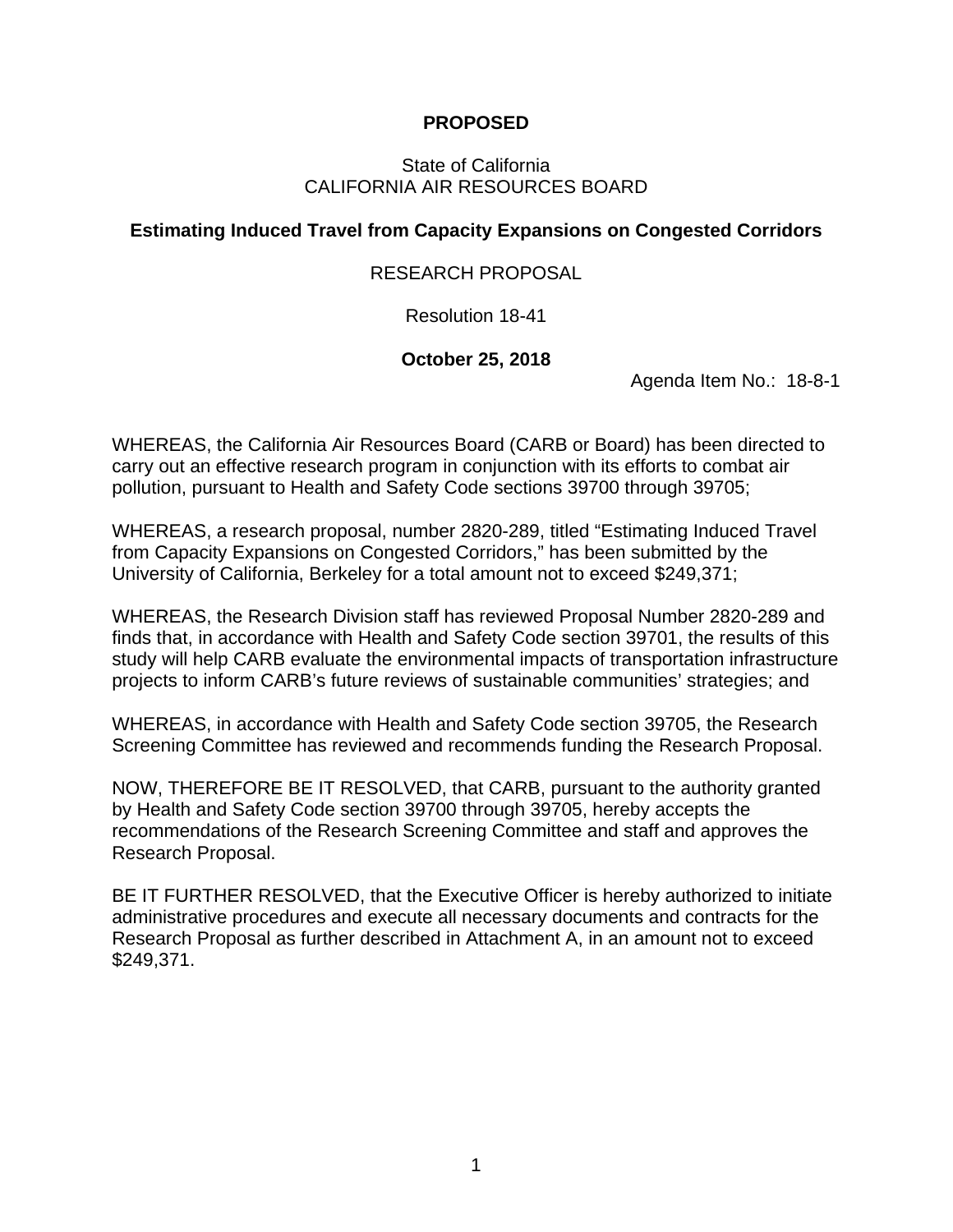## **Resolution 18-41**

October 25, 2018

# **Identification of Attachments to Board Resolution 18-41**

**Attachment A:** "Estimating Induced Travel from Capacity Expansions on Congested Corridors" Summary and Budget Summary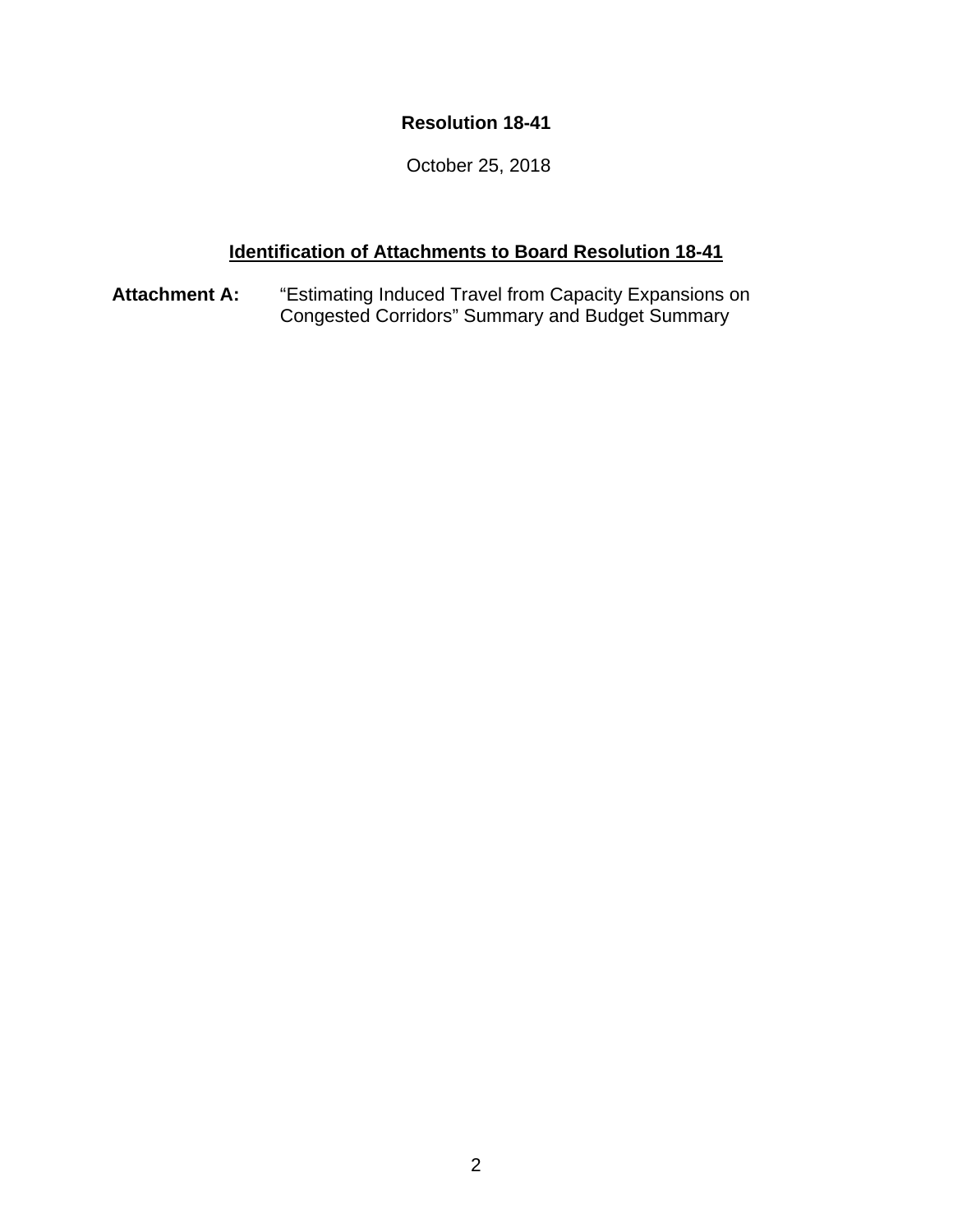# **ATTACHMENT A**

## **"Estimating Induced Travel from Capacity Expansions on Congested Corridors"**

## **Background**

In California, roadway expansion has often been used as a strategy to relieve traffic congestion. Research shows, however, that capacity expansion leads to increases in vehicle miles traveled (VMT) because congestion relief translates to reduced travel times and thereby a reduced social/time cost of driving. In fact, long-run VMT increases—referred to as "induced travel"—can be significant enough to offset congestion relief entirely. As acceptance of the induced travel phenomenon has grown, planning practices have begun to shift away from general purpose lane expansions to address congestion. An alternative approach has been to expand non-general purpose lanes, like high occupancy vehicle (HOV), high occupancy toll (HOT), and auxiliary lanes, among others. While some of the research literature has included cases of these types of lane expansions in their analyses, no study has focused purely on the induced travel impacts of these kinds of projects, which makes it difficult to estimate if and by how much these projects benefit air quality and reduce greenhouse gas emissions (GHG) in line with the goals of Senate Bill (SB) 375. Additionally, little is known about if/how regional transportation demand models account for induced travel, particularly long-term induced travel that tends to influence land use. This study will attempt to fill these knowledge gaps in order to better inform CARB, metropolitan planning organizations (MPOs), and others of the induced travel impacts of these types of lanes and will also examine how transportation models and forecasts can be improved to account for these impacts so that future regional VMT is not underestimated.

## **Objective**

The project's objectives are twofold: 1) to estimate (quantitatively) the short- and long-run VMT-related outcomes of adding non-general purpose lane roadway capacity to congested freeways in California; and 2) to assess the use of these estimates to inform CARB's review of regional transportation plans/sustainable communities strategies (RTP/SCSs) and to improve regional transportation demand models.

## **Methods**

This proposed project would estimate the effects of non-general purpose lane capacity expansions on VMT. To do this, the researchers will perform a comprehensive review of the existing economic, transportation, and planning literature on induced travel and characterize its relevance for modern roadway capacity enhancement projects, particularly for non-general purpose lane expansions. Additionally, they will assemble and analyze empirical data to estimate the short- and long-run VMT-related outcomes of adding non-general purpose lane roadway capacity to congested freeways in California. The project will also assess how induced travel is considered in regional transportation planning efforts, and the researchers will use this assessment and their overall analysis to provide recommendations for MPOs and CARB.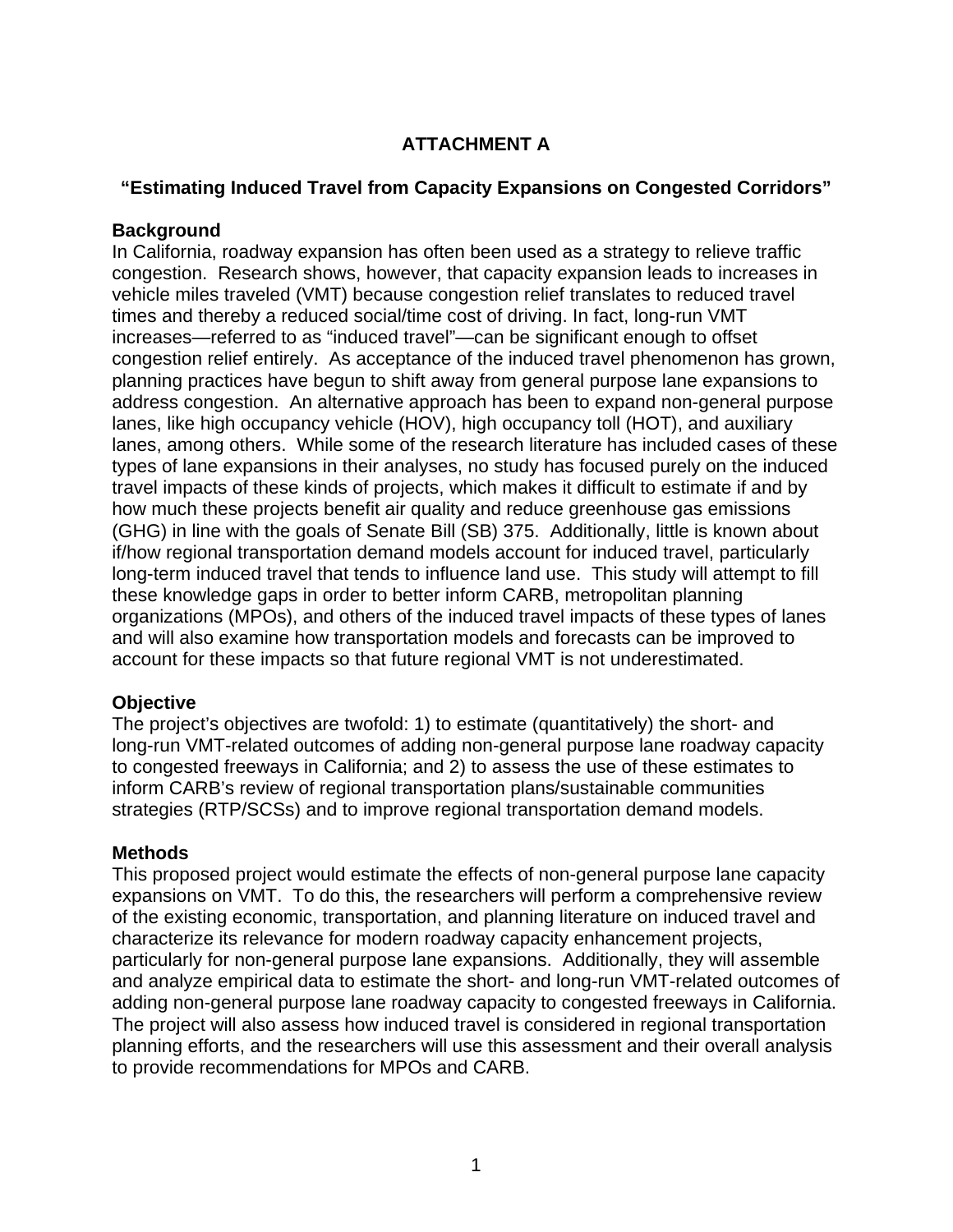## **Expected Results**

The project will result in quantitative estimates of the potential impact to VMT of increasing non-general purpose lane capacity expansions. Additionally, the researchers will qualitatively assess and make recommendations on how the research results could or should be used: 1) in CARB's review of RTP/SCSs; and; 2) to improve regional and state transportation demand models to account for these induced travel effects.

#### **Significance to the Board**

The research will allow the Board to more confidently estimate the VMT impacts of non-general purpose lane capacity expansions, particularly when these projects are used on congested roadways in the State. Additionally, the research will inform the overall improvement of regional and state transportation planning models and tools, and may also help the Board and its sister agencies with the prioritization and selection of future transportation infrastructure projects.

#### **Contractor:**

University of California, Berkeley

**Contract Period:**

18 months

#### **Principal Investigator (PI):**

Dr. Michael Anderson, Ph.D.

## **Contract Amount:**

\$249,371

#### **Basis for Indirect Cost Rate:**

The State and the UC system have agreed to a twenty-five percent indirect cost rate.

## **Past Experience with this Principal Investigator:**

Dr. Michael Anderson is an Associate Professor of Agricultural and Resource Economics and an affiliate faculty in the Institute of Transportation Studies at the University of California, Berkeley. CARB has not previously contracted with Dr. Anderson, but his qualifications make him uniquely qualified to lead this project. He received a Ph.D. in Economics from MIT in 2006 and has 12 years of experience working on environmental, health, and transportation-related topics. He has been published in top economic journals and is an expert in the statistical techniques that he proposes to use in this analysis.

## **Prior Research Division Funding to the University of California, Berkeley:**

| $\parallel$ Year | 2017        | 2016   | 2015      |
|------------------|-------------|--------|-----------|
| Funding          | ጡ<br>0<br>D | ጥ<br>Œ | \$730,514 |